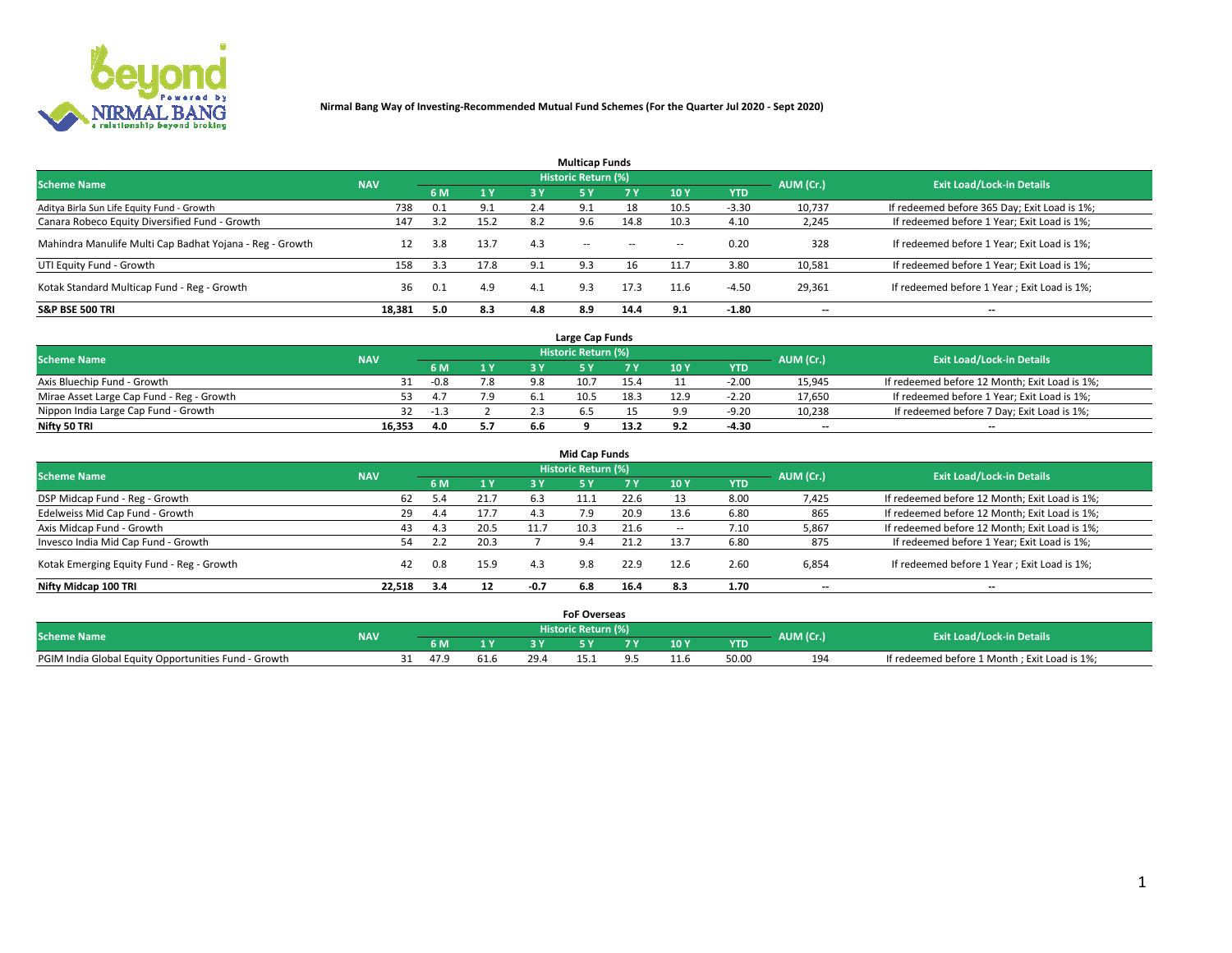

| Large & Midcap                                   |            |        |      |     |                     |      |      |            |                          |                                              |  |  |  |  |
|--------------------------------------------------|------------|--------|------|-----|---------------------|------|------|------------|--------------------------|----------------------------------------------|--|--|--|--|
| <b>Scheme Name</b>                               | <b>NAV</b> |        |      |     | Historic Return (%) |      |      |            | AUM (Cr.)                | <b>Exit Load/Lock-in Details</b>             |  |  |  |  |
|                                                  |            | 6 M    | 1 Y  | 3 Y |                     | 7 V  | 10Y  | <b>YTD</b> |                          |                                              |  |  |  |  |
| Mirae Asset Emerging Bluechip Fund - Growth      | 60         | 7.0    | 16.2 | 8.6 |                     | 26.5 | 18.6 | 3.50       | 10,596                   | If redeemed before 1 Year; Exit Load is 1%;  |  |  |  |  |
| Canara Robeco Emerging Equities - Growth         | 102        | 3.0    | 18.4 |     |                     |      | 16   | 5.70       | 5,543                    | If redeemed before 1 Year; Exit Load is 1%;  |  |  |  |  |
| Principal Emerging Bluechip Fund - Growth        | 111        |        | 15.9 | 3.7 | 10                  | 22.1 | 13.1 | 2.80       | 2,015                    | If redeemed before 365 Day; Exit Load is 1%; |  |  |  |  |
| Invesco India Growth Opportunities Fund - Growth | 35         | $-0.9$ | 6.8  | 5.6 | 8.9                 | 15.9 | 10.8 | $-3.30$    | 2,703                    | If redeemed before 1 Year; Exit Load is 1%;  |  |  |  |  |
| Sundaram Large and Mid Cap Fund - Reg - Growth   | 35.        | $-4.2$ | 5.7  |     |                     | 16.3 | ΩΓ   | -5.90      | 1,196                    | If redeemed before 365 Day; Exit Load is 1%; |  |  |  |  |
| NIFTY Large Midcap 250 TRI                       | 7.454      | 4.9    | 11.3 | 4.5 | 9.6                 | 16.8 | 10.1 | 0.50       | $\overline{\phantom{a}}$ | $- -$                                        |  |  |  |  |

|                                                     |            |         |      |           | <b>Focused Funds</b>             |      |        |            |                          |                                               |
|-----------------------------------------------------|------------|---------|------|-----------|----------------------------------|------|--------|------------|--------------------------|-----------------------------------------------|
| <b>Scheme Name</b>                                  | <b>NAV</b> |         |      | AUM (Cr.) | <b>Exit Load/Lock-in Details</b> |      |        |            |                          |                                               |
|                                                     |            | 6 M     | 1 Y  |           |                                  |      | 10 Y   | <b>YTD</b> |                          |                                               |
| Axis Focused 25 Fund - Growth                       | 30         | -1.5    | 9.3  |           | 11.4                             | 16.6 | $\sim$ | $-2.30$    | 11,043                   | If redeemed before 12 Month; Exit Load is 1%; |
| ICICI Prudential Focused Equity Fund - Ret - Growth |            | 32 17.3 | 13.2 |           |                                  |      |        | 9.50       | 755                      | If redeemed before 1 Year; Exit Load is 1%;   |
| SBI Focused Equity Fund - Growth                    | 153        | ⊥ - ⊥   | 13.2 | െ         |                                  | 18.2 |        | 0.0        | 9,506                    | If redeemed before 1 Year; Exit Load is 1%;   |
| S&P BSE 500 TRI                                     | 18,381     | 5.0     | 8.3  | 4 R       | 8.9                              | 14.4 |        | $-1.80$    | $\overline{\phantom{a}}$ | $- -$                                         |

|                              |            |     |      |                     | <b>Small Cap Funds</b> |      |                 |            |           |                                             |
|------------------------------|------------|-----|------|---------------------|------------------------|------|-----------------|------------|-----------|---------------------------------------------|
| <b>Scheme Name</b>           | <b>NAV</b> |     |      | Historic Return (%) |                        |      |                 |            | AUM (Cr.) | <b>Exit Load/Lock-in Details</b>            |
|                              |            | 6 M |      |                     |                        |      | 10 <sub>Y</sub> | <b>YTD</b> |           |                                             |
| HDFC Small Cap Fund - Growth | 39         |     |      |                     | 8.8                    | 16.1 |                 | 1.80       | 7,851     | If redeemed before 1 Year; Exit Load is 1%; |
| SBI Small Cap Fund - Growth  |            |     | 22.3 | 8.9                 | 13.8                   |      | 18.1            | 11.60      | 4,270     | If redeemed before 1 Year; Exit Load is 1%; |
| Nifty Smallcap 100 TRI       | 7.279      |     | 9.5  |                     |                        | 13.8 |                 | 1.60       | $- -$     | $- -$                                       |

| ELSS Schemes (Tax Saving u/s 80-C)           |            |       |      |                            |            |           |                          |            |                          |                                  |  |  |  |
|----------------------------------------------|------------|-------|------|----------------------------|------------|-----------|--------------------------|------------|--------------------------|----------------------------------|--|--|--|
| <b>Scheme Name</b>                           | <b>NAV</b> |       |      | <b>Historic Return (%)</b> |            |           |                          |            | AUM (Cr.)                | <b>Exit Load/Lock-in Details</b> |  |  |  |
|                                              |            | - 6 M | 1 Y  | 3 Y                        | <b>5Y</b>  | <b>7Y</b> | 10Y                      | <b>YTD</b> |                          |                                  |  |  |  |
| Aditya Birla Sun Life Tax Relief 96 - Growth | 33         | 3.7   | 13.2 | 5.3                        | 8.8        | 17.9      | 10.8                     | 1.00       | 10,383                   | Nil                              |  |  |  |
| Axis Long Term Equity Fund - Growth          | 48         | -1.8  | 8.6  |                            | Q J        | 19.8      |                          | $-2.50$    | 21,051                   | Nil                              |  |  |  |
| Canara Robeco Equity Tax Saver Fund - Growth | 72         | 2.9   | 16.2 | 8.9                        | 9.9        | 15.6      | 10.6                     | 5.10       | 1,089                    | Nil                              |  |  |  |
| Invesco India Tax Plan - Growth              | 54         | 0.5   | 10.5 | 6.5                        |            | 17.8      | 11.7                     | 0.40       | 1,075                    | Nil                              |  |  |  |
| Mirae Asset Tax Saver Fund - Reg - Growth    | 19         |       | 13.4 | 8.5                        | $\sim$ $-$ | $\sim$    | $\overline{\phantom{a}}$ | 1.80       | 3,858                    | Nil                              |  |  |  |
| S&P BSE 200 TRI                              | 5,929      | 4.9   | 7.7  | 5.6                        | 9.1        | 14.4      | 9.3                      | $-2.50$    | $\overline{\phantom{a}}$ | $- -$                            |  |  |  |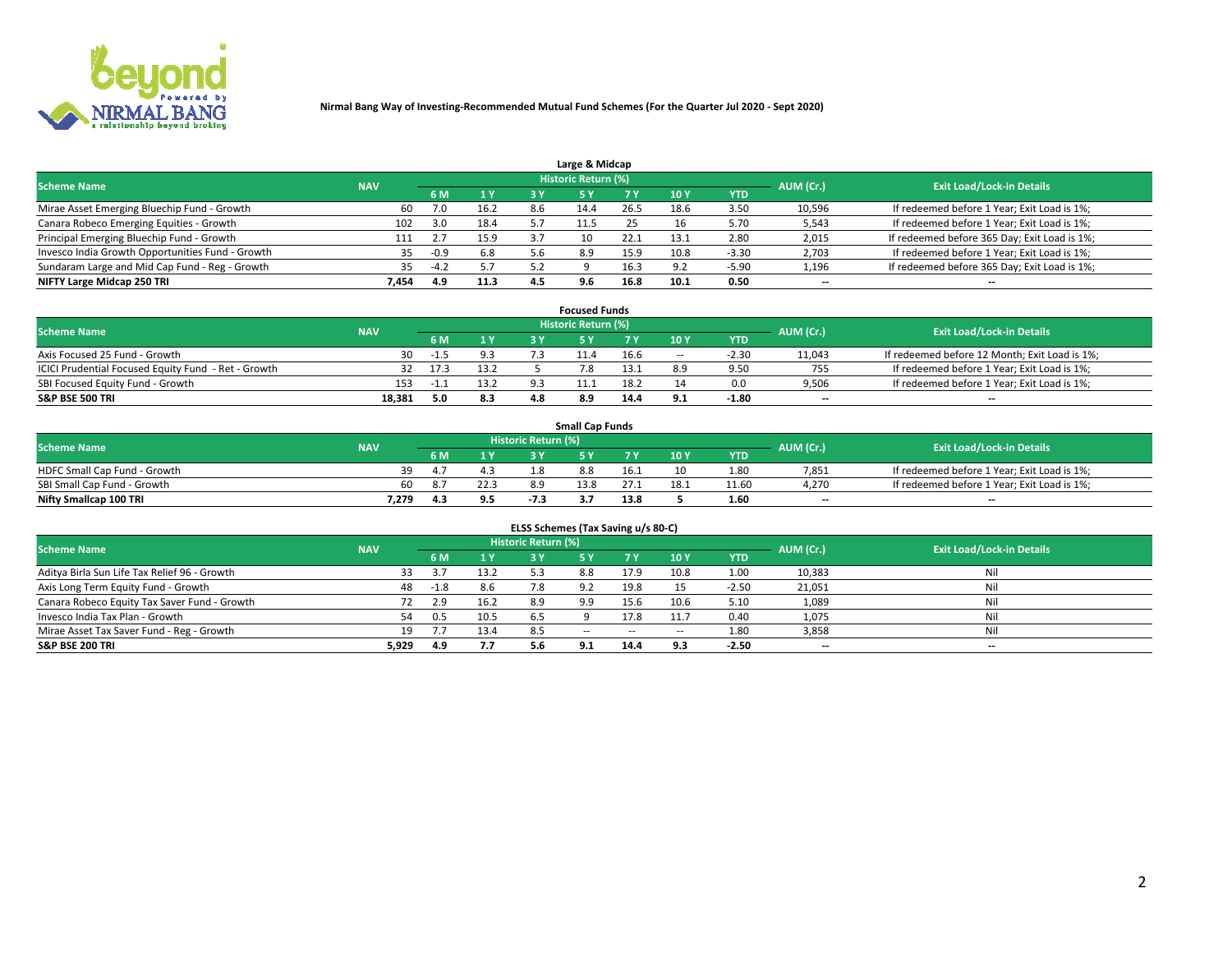

|                                                        |            |            |      |                            | <b>Solution Oriented</b> |      |                          |            |                          |                                                                     |
|--------------------------------------------------------|------------|------------|------|----------------------------|--------------------------|------|--------------------------|------------|--------------------------|---------------------------------------------------------------------|
| <b>Scheme Name</b>                                     | <b>NAV</b> |            |      | <b>Historic Return (%)</b> |                          |      |                          |            | AUM (Cr.)                | <b>Exit Load/Lock-in Details</b>                                    |
|                                                        |            | <b>6 M</b> | 1 Y  | 3 Y                        |                          |      | 10Y                      | <b>YTD</b> |                          |                                                                     |
|                                                        |            |            |      |                            |                          |      |                          |            |                          | If redeemed before 1 Year; Exit Load is 3%; If redeemed bet. 1 Year |
| <b>HDFC Childrens Gift Fund</b>                        | 128        | 5.6        | 9.2  | 5.9                        | 9.1                      | 15.3 | 12.6                     | 2.80       | 3.211                    | to 2 Year; Exit Load is 2%; If redeemed bet. 2 Year to 3 Year; Exit |
|                                                        |            |            |      |                            |                          |      |                          |            |                          | Load is 1%;                                                         |
| Tata Retirement Savings Fund - Moderate Plan - Reg     | 32         | 4.1        | 11.4 | 4.9                        | 9.5                      | 17.1 | --                       | 1.20       | 1,140                    | If redeemed before 61 Month; Exit Load is 1%;                       |
| Tata Retirement Savings Fund - Progressive Plan - Reg  | 31         | 3.2        | 10.7 |                            | 10.6                     |      | $\overline{\phantom{a}}$ | $-0.60$    | 776                      | If redeemed before 61 Month; Exit Load is 1%;                       |
| Tata Retirement Savings Fund - Reg - Conservative Plan | 22         | 4.4        | 9.3  | 5.5                        |                          | 10.3 | --                       | 5.00       | 141                      | If redeemed before 61 Month; Exit Load is 1%;                       |
| S&P BSE 200 TRI                                        | 5,929      | 4.9        | 7.7  | 5.6                        | 9.1                      | 14.4 | 9.3                      | $-2.50$    | $\overline{\phantom{a}}$ | $- -$                                                               |

|                                                    |            |     |                              |                            | <b>Index Fund</b> |      |      |            |                          |                                               |
|----------------------------------------------------|------------|-----|------------------------------|----------------------------|-------------------|------|------|------------|--------------------------|-----------------------------------------------|
| <b>Scheme Name</b>                                 | <b>NAV</b> |     |                              | <b>Historic Return (%)</b> |                   |      |      |            | AUM (Cr.)                | <b>Exit Load/Lock-in Details</b>              |
|                                                    |            |     | $\triangleq$ $\triangledown$ | 2 V                        |                   | 7 V  | 10 Y | <b>YTD</b> |                          |                                               |
| HDFC Index Fund-NIFTY 50 Plan                      | 106        |     | 5.5                          |                            |                   | 12.7 |      | $-4.20$    | 1,746                    | If redeemed before 3 Day; Exit Load is 0.25%; |
| ICICI Prudential Nifty Next 50 Index Fund - Growth |            |     |                              | n n                        |                   |      |      | $-1.30$    | 768                      | Nil                                           |
| UTI Nifty Index Fund - Growth                      |            |     | 5.9                          |                            |                   | 12.8 |      | $-4.00$    | 2,571                    | Nil                                           |
| Nifty 50 TRI                                       | 16,353     | 4.0 | 5.7                          | 6.6                        |                   | 13.2 | 9.2  | -4.30      | $\overline{\phantom{a}}$ | $- -$                                         |

|                                       |            |            |                            | <b>Contra/Value Fund</b> |      |     |            |                          |                                             |
|---------------------------------------|------------|------------|----------------------------|--------------------------|------|-----|------------|--------------------------|---------------------------------------------|
| <b>Scheme Name</b>                    | <b>NAV</b> |            | <b>Historic Return (%)</b> |                          |      |     |            | AUM (Cr.)                | <b>Exit Load/Lock-in Details</b>            |
|                                       |            | $\bm{A}$ W |                            |                          | 7 V  | 10Y | <b>YTD</b> |                          |                                             |
| Invesco India Contra Fund - Growth    |            | 14.3       |                            |                          | 20.6 |     | 4.10       | 4,952                    | If redeemed before 1 Year; Exit Load is 1%; |
| UTI Value Opportunities Fund - Growth | 65         | 12.1       |                            |                          | 12.3 |     | 0.0        | 4,251                    | If redeemed before 1 Year; Exit Load is 1%; |
| <b>S&amp;P BSE 500 TRI</b>            | 18.381     | 8.3        |                            |                          | 14.4 |     | $-1.80$    | $\overline{\phantom{a}}$ | $- -$                                       |

| Sector/Thematic                                                           |            |         |                |                     |            |           |                          |            |           |                                               |  |  |  |  |
|---------------------------------------------------------------------------|------------|---------|----------------|---------------------|------------|-----------|--------------------------|------------|-----------|-----------------------------------------------|--|--|--|--|
| <b>Scheme Name</b>                                                        | <b>NAV</b> |         |                | Historic Return (%) |            |           |                          |            | AUM (Cr.) | <b>Exit Load/Lock-in Details</b>              |  |  |  |  |
|                                                                           |            | 6 M     | 1 <sub>Y</sub> | 3 Y                 | <b>5Y</b>  | <b>7Y</b> | 10Y                      | <b>YTD</b> |           |                                               |  |  |  |  |
| Canara Robeco Consumer Trends Fund - Reg - Growth                         | 43         | $-0.6$  | 13.9           |                     | 11.4       | 18.3      |                          | 0.90       | 390       | If redeemed before 1 Year; Exit Load is 1%;   |  |  |  |  |
| Mirae Asset Great Consumer Fund - Growth                                  | 37         | 0.3     |                |                     | 11.3       | 16.2      | $\overline{\phantom{a}}$ | $-2.00$    | 959       | If redeemed before 1 Year; Exit Load is 1%;   |  |  |  |  |
| <b>ICICI Prudential Technology Fund - Growth</b>                          | 73.        | 28.3    | 22.5           | 21.9                | 11.7       | 17.3      | 16.3                     | 26.30      | 475       | If redeemed before 15 Day; Exit Load is 1%;   |  |  |  |  |
| Nippon India Pharma Fund - Growth                                         | 222        | 42.5    | 61.2           | 21.2                | 8.4        | 18        | 15.6                     | 45.90      | 3,496     | If redeemed before 1 Month; Exit Load is 1%;  |  |  |  |  |
| BNP Paribas India Consumption Fund - Reg - Growth                         | 13         | $1.1\,$ | 17.1           | $\sim$ $-$          | $\sim$ $-$ | $\sim$    | $\sim$                   | 4.30       | 531       | If redeemed before 12 Month; Exit Load is 1%; |  |  |  |  |
| ICICI Prudential Banking and Financial Services Fund - Retail -<br>Growth | 55         | $-15.7$ | $-10.1$        | -3                  | 8.6        | 18.5      | 11.8                     | $-21.60$   | 2,633     | If redeemed before 15 Day; Exit Load is 1%;   |  |  |  |  |
| <b>S&amp;P BSE 500 TRI</b>                                                | 18,381     | 5.0     | 8.3            | 4.8                 | 8.9        | 14.4      | 9.1                      | $-1.80$    | --        | $- -$                                         |  |  |  |  |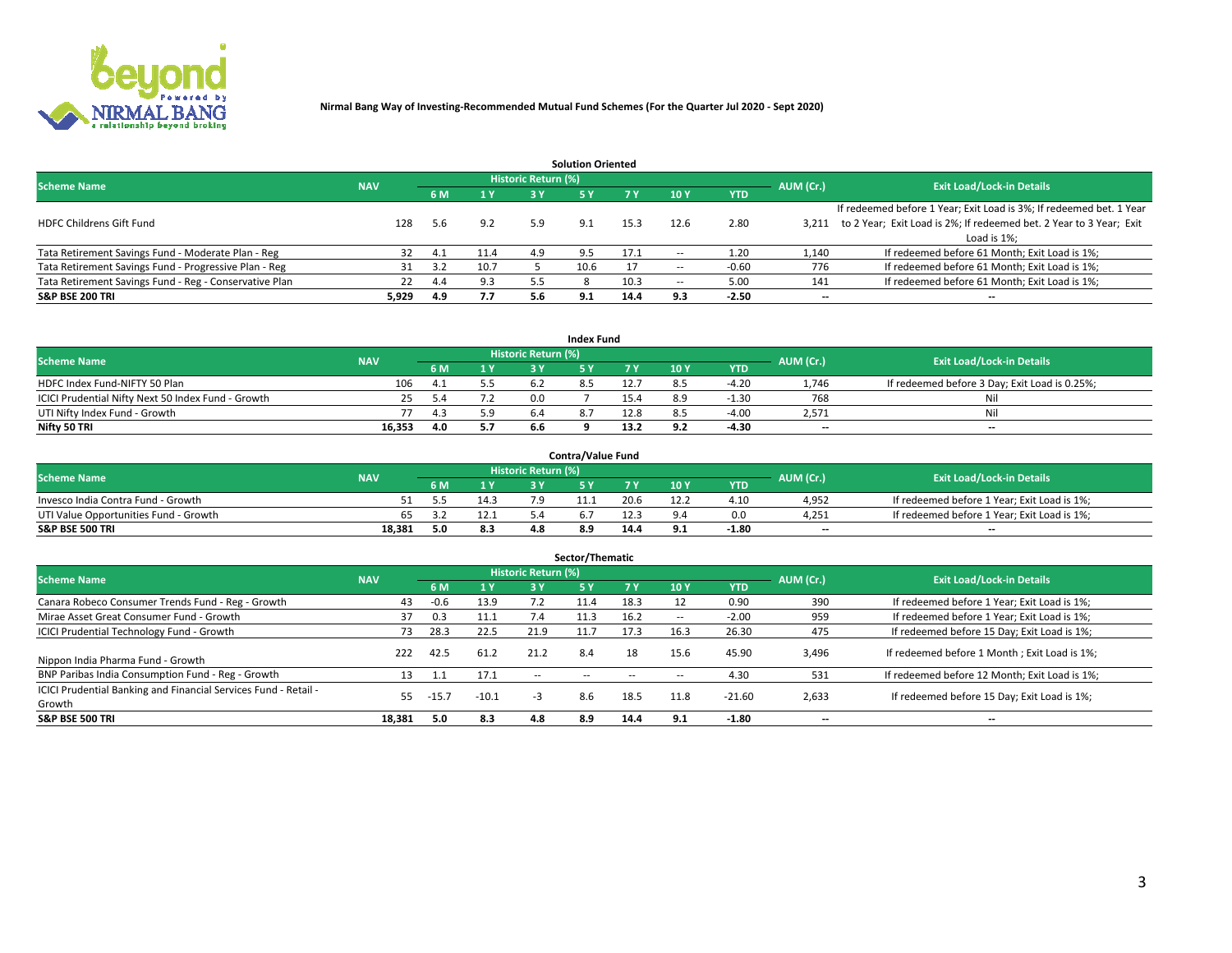

| <b>Dynamic Asset Allocation Funds</b>                   |            |     |     |                            |     |        |                          |            |           |                                                 |  |  |  |  |
|---------------------------------------------------------|------------|-----|-----|----------------------------|-----|--------|--------------------------|------------|-----------|-------------------------------------------------|--|--|--|--|
| <b>Scheme Name</b>                                      | <b>NAV</b> |     |     | <b>Historic Return (%)</b> |     |        |                          |            | AUM (Cr.) | <b>Exit Load/Lock-in Details</b>                |  |  |  |  |
|                                                         |            | 6 M | 1 Y |                            |     |        | $-10Y$                   | <b>YTD</b> |           |                                                 |  |  |  |  |
| ICICI Prudential Balanced Advantage Fund - Reg - Growth | 39         | 4.9 | 9.7 | 6.7                        | 8.4 | 13.4   |                          | 1.60       | 26,139    | If redeemed before 1 Year; Exit Load is 1%;     |  |  |  |  |
| Invesco India Dynamic Equity Fund - Growth              | 30         | 0.3 | 4.8 | 2.8                        | 6.7 |        | 9.1                      | $-0.60$    | 757       | If redeemed before 3 Month; Exit Load is 0.25%; |  |  |  |  |
| Nippon India Balanced Advantage Fund - Growth           | 95         | 2.5 | 6.8 |                            |     | 13.7   | 9.2                      | 1.20       | 2,876     | If redeemed before 12 Month; Exit Load is 1%;   |  |  |  |  |
| SBI Dynamic Asset Allocation Fund - Reg - Growth        | 14         | 6.3 | 3.7 | 4.2                        |     | $\sim$ | $\overline{\phantom{a}}$ | $-1.50$    | 593       | If redeemed before 12 Month; Exit Load is 1%;   |  |  |  |  |
| NIFTY 50 Hybrid Composite Debt 65:35 Index              | 10,786     | 6.7 | 9.6 |                            | 9.6 | 12.5   | 9.5                      | 2.10       | $- -$     | $- -$                                           |  |  |  |  |

| <b>Hybrid Aggressive</b>                        |            |        |      |                     |    |        |        |            |                          |                                               |  |  |  |  |
|-------------------------------------------------|------------|--------|------|---------------------|----|--------|--------|------------|--------------------------|-----------------------------------------------|--|--|--|--|
| <b>Scheme Name</b>                              | <b>NAV</b> |        |      | Historic Return (%) |    |        |        |            | AUM (Cr.)                | <b>Exit Load/Lock-in Details</b>              |  |  |  |  |
|                                                 |            | 6 M    | 1 Y  | RУ                  |    |        | 10Y    | <b>YTD</b> |                          |                                               |  |  |  |  |
| Canara Robeco Equity Hybrid Fund - Growth       | 176        | 4.0    | 14.2 |                     |    |        | 11.2   | 5.00       | 3,231                    | If redeemed before 1 Year; Exit Load is 1%;   |  |  |  |  |
| SBI Equity Hybrid Fund - Growth                 | 145        | 0.4    | 8.1  |                     |    | 15.6   |        | $-0.60$    | 31,434                   | If redeemed before 12 Month; Exit Load is 1%; |  |  |  |  |
| Mirae Asset Hybrid - Equity Fund - Reg - Growth | 16         | 5.6    | 8.9  | 6.6                 | 10 | $\sim$ | $\sim$ | 0.30       | 3,645                    | If redeemed before 1 Year; Exit Load is 1%;   |  |  |  |  |
| ICICI Prudential Equity & Debt Fund - Growth    | 135        | - 2- 2 |      |                     |    | 14.7   |        | $-3.60$    | 17,403                   | If redeemed before 1 Year; Exit Load is 1%;   |  |  |  |  |
| NIFTY 50 Hybrid Composite Debt 65:35 Index      | 10.786     | 6.7    | 9.6  |                     |    | 12.5   |        | 2.10       | $\overline{\phantom{a}}$ | $- -$                                         |  |  |  |  |

| <b>Arbitrage Fund</b>                      |            |    |      |     |                     |  |        |        |            |           |                                                 |  |  |  |
|--------------------------------------------|------------|----|------|-----|---------------------|--|--------|--------|------------|-----------|-------------------------------------------------|--|--|--|
| <b>Scheme Name</b>                         | <b>NAV</b> |    |      |     | Historic Return (%) |  |        |        |            | AUM (Cr.) | <b>Exit Load/Lock-in Details</b>                |  |  |  |
|                                            |            |    | L M. | 3 M | <b>6M</b>           |  |        |        | <b>YTD</b> |           |                                                 |  |  |  |
| IDFC Arbitrage Fund - Reg - Growth         |            | 25 | 2.8  |     |                     |  |        |        | 3.90       | 7,596     | If redeemed before 1 Month; Exit Load is 0.25%; |  |  |  |
| Kotak Equity Arbitrage Fund - Reg - Growth |            |    |      |     |                     |  |        |        | 4.60       | 15,364    | If redeemed before 30 Day; Exit Load is 0.25%;  |  |  |  |
| Tata Arbitrage Fund - Reg - Growth         |            |    |      |     |                     |  | $\sim$ | $\sim$ | 5.40       | 2,125     | If redeemed before 30 Day; Exit Load is 0.25%;  |  |  |  |
| Nippon India Arbitrage Fund - Growth       |            | 20 |      |     |                     |  |        | : ۵    | 4.60       | 7.576     | If redeemed before 1 Month; Exit Load is 0.25%; |  |  |  |

| Overnight Fund                                      |            |     |     |                     |     |     |            |                 |                          |                                  |  |  |  |
|-----------------------------------------------------|------------|-----|-----|---------------------|-----|-----|------------|-----------------|--------------------------|----------------------------------|--|--|--|
| <b>Scheme Name</b>                                  | <b>NAV</b> |     |     | Historic Return (%) |     |     | <b>YTM</b> | Avg             | AUM (Cr.)                | <b>Exit Load/Lock-in Details</b> |  |  |  |
|                                                     |            | 1 W | 2 W | 1 M                 | : M | 1Y  |            | <b>Maturity</b> |                          |                                  |  |  |  |
| Aditya Birla Sun Life Overnight Fund - Reg - Growth | 1,091      | 2.8 | 2.9 | 2.9                 | 2.9 | 3.9 | 3.24       | 0.00            | 6,538                    | Nil                              |  |  |  |
| HDFC Overnight Fund - Growth                        | 2,989      | 2.8 | 2.9 | 2.9                 | 2.9 | ıа  | 3.15       | 0.01            | 13,165                   | Nil                              |  |  |  |
| ICICI Prudential Overnight Fund - Reg - Growth      | 109        | 2.8 | 2.9 | 2.9                 | 2.5 | ιa  | 3.26       | 0.01            | 8,645                    | Nil                              |  |  |  |
| Nippon India Overnight Fund - Reg - Growth          | 108        | 2.9 | 2.9 |                     | 2.9 |     | 3.17       | 0.01            | 4,508                    | Nil                              |  |  |  |
| Kotak Overnight Fund - Reg - Growth                 | 1,078      | 2.9 | 2.9 | 2.9                 | 2.9 |     |            | 0.01            | 4,494                    | Nil                              |  |  |  |
| <b>CRISIL Liquid Fund Index</b>                     | $-$        | 3.7 |     | 4.1                 | 4.1 |     | --         | $- -$           | $\overline{\phantom{a}}$ | $- -$                            |  |  |  |

### **Overnight Fund**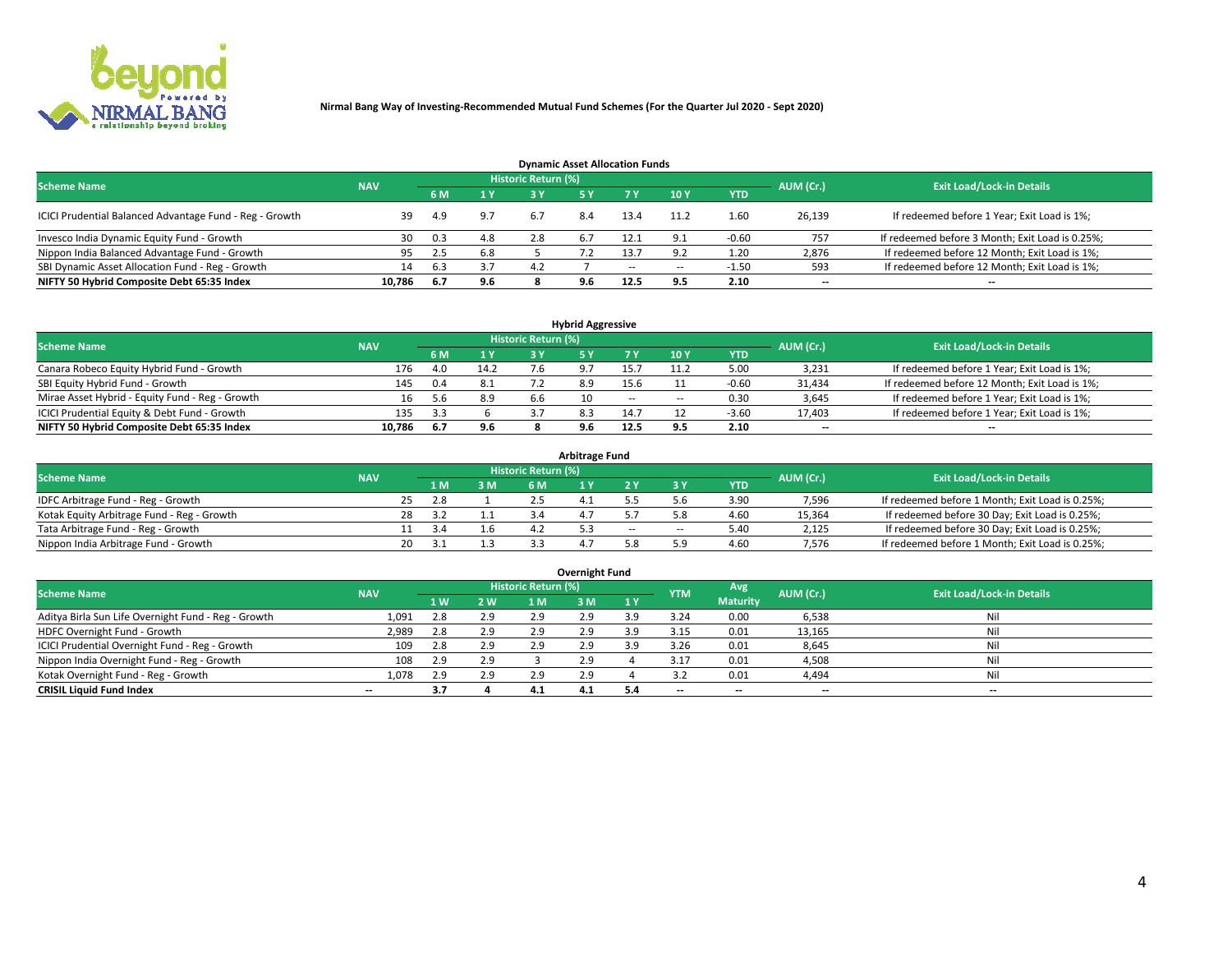

| <b>Liquid Funds</b>                              |            |     |     |                     |     |     |            |                 |           |                                  |  |  |  |  |
|--------------------------------------------------|------------|-----|-----|---------------------|-----|-----|------------|-----------------|-----------|----------------------------------|--|--|--|--|
| <b>Scheme Name</b>                               | <b>NAV</b> |     |     | Historic Return (%) |     |     | <b>YTM</b> | Avg             | AUM (Cr.) | <b>Exit Load/Lock-in Details</b> |  |  |  |  |
|                                                  |            | 4W  | 2 W | 1 M                 | M   | 1 Y |            | <b>Maturity</b> |           |                                  |  |  |  |  |
| Aditya Birla Sun Life Liquid Fund - Reg - Growth | 323        | 2.9 | 3.3 | 3.4                 |     |     | 3.63       | 0.10            | 38,375    | *Ref Footnote                    |  |  |  |  |
| ICICI Prudential Liquid Fund - Reg - Growth      | 298        | 2.6 | 3.1 | 3.3                 |     |     | 3.64       | 0.10            | 54,835    | *Ref Footnote                    |  |  |  |  |
| Kotak Liquid Fund - Reg - Growth                 | 4,067      |     | 3.1 |                     |     | 4.9 | 3.49       | 0.10            | 32,611    | *Ref Footnote                    |  |  |  |  |
| Nippon India Liquid Fund - Growth                | 4,908      | 2.6 | 3.1 |                     |     |     | 3.51       | 0.12            | 29,334    | *Ref Footnote                    |  |  |  |  |
| Mahindra Manulife Liquid Fund - Reg - Growth     | 1,305      | 3.3 | 3.5 | 3.5                 |     |     |            | 0.10            | 2,032     | *Ref Footnote                    |  |  |  |  |
| <b>CRISIL Liquid Fund Index</b>                  | $- -$      | 3.7 |     | 4.1                 | 4.1 |     | --         | $- -$           | --        | $- -$                            |  |  |  |  |

| <b>Ultra Short Fund</b>                      |            |      |     |                     |     |        |            |                 |                          |                                  |  |  |  |  |
|----------------------------------------------|------------|------|-----|---------------------|-----|--------|------------|-----------------|--------------------------|----------------------------------|--|--|--|--|
| <b>Scheme Name</b>                           | <b>NAV</b> |      |     | Historic Return (%) |     |        | <b>YTM</b> | Avg             | AUM (Cr.)                | <b>Exit Load/Lock-in Details</b> |  |  |  |  |
|                                              |            | 1 M. | 3 M | 6 M                 |     | 3 Y    |            | <b>Maturity</b> |                          |                                  |  |  |  |  |
| HDFC Ultra Short Term Fund - Reg - Growth    |            | 43   |     |                     |     | $\sim$ |            | 0.58            | 10,760                   | Νı                               |  |  |  |  |
| L&T Ultra Short Term Fund - Growth           | 34         | 3.O  | 4.2 |                     |     |        |            | 0.45            | 2,095                    | Νi                               |  |  |  |  |
| <b>NIFTY Ultra Short Duration Debt Index</b> | 4,165      |      | 4.8 |                     | 6.5 |        | $-$        | $- -$           | $\overline{\phantom{a}}$ | $-$                              |  |  |  |  |

| <b>Money Market Fund</b>                                |            |      |     |                     |  |       |                          |                 |                          |                                  |  |  |  |  |
|---------------------------------------------------------|------------|------|-----|---------------------|--|-------|--------------------------|-----------------|--------------------------|----------------------------------|--|--|--|--|
| <b>Scheme Name</b>                                      | <b>NAV</b> |      |     | Historic Return (%) |  |       | <b>YTM</b>               | Avg             | AUM (Cr.)                | <b>Exit Load/Lock-in Details</b> |  |  |  |  |
|                                                         |            | 1 M  | 3 M | 6 M                 |  | 3 Y   |                          | <b>Maturity</b> |                          |                                  |  |  |  |  |
| Aditya Birla Sun Life Money Manager Fund - Reg - Growth | 278        | -4.4 | 5.9 | 8.1                 |  | 7.8   | 3.98                     | 0.52            | 9,611                    | Nil                              |  |  |  |  |
| HDFC Money Market Fund - Growth                         | 4.321      | 4.5  | 5.8 | 8.3                 |  |       | 4.04                     | 0.53            | 9,713                    | Nil                              |  |  |  |  |
| Tata Money Market Fund - Reg - Growth                   | 3,553      | 4.3  | 5.7 | 7.8                 |  |       | 4.07                     | 0.48            | 535                      | Nil                              |  |  |  |  |
| <b>CRISIL Liquid Fund Index</b>                         | $- -$      | 4.1  | 4.1 | 4.8                 |  | $- -$ | $\overline{\phantom{a}}$ | $- -$           | $\overline{\phantom{a}}$ | $- -$                            |  |  |  |  |

|                                       |            |    |      |      |                            | Short Term Fund |      |            |                 |           |                                  |
|---------------------------------------|------------|----|------|------|----------------------------|-----------------|------|------------|-----------------|-----------|----------------------------------|
| <b>Scheme Name</b>                    | <b>NAV</b> |    |      |      | <b>Historic Return (%)</b> |                 |      | <b>YTM</b> | Avg             | AUM (Cr.) | <b>Exit Load/Lock-in Details</b> |
|                                       |            |    | 1 M  | 3 M  |                            |                 | 3 Y. |            | <b>Maturity</b> |           |                                  |
| HDFC Short Term Debt Fund - Growth    |            | 24 |      | 10.6 | 10.3                       | 10.2            |      | 0. L       | .               | 12.737    | Nil                              |
| Nippon India Short Term Fund - Growth |            | ٦a | - 11 |      |                            | 8.C             |      | :4כ        | 2.63            | 8,291     | Nil                              |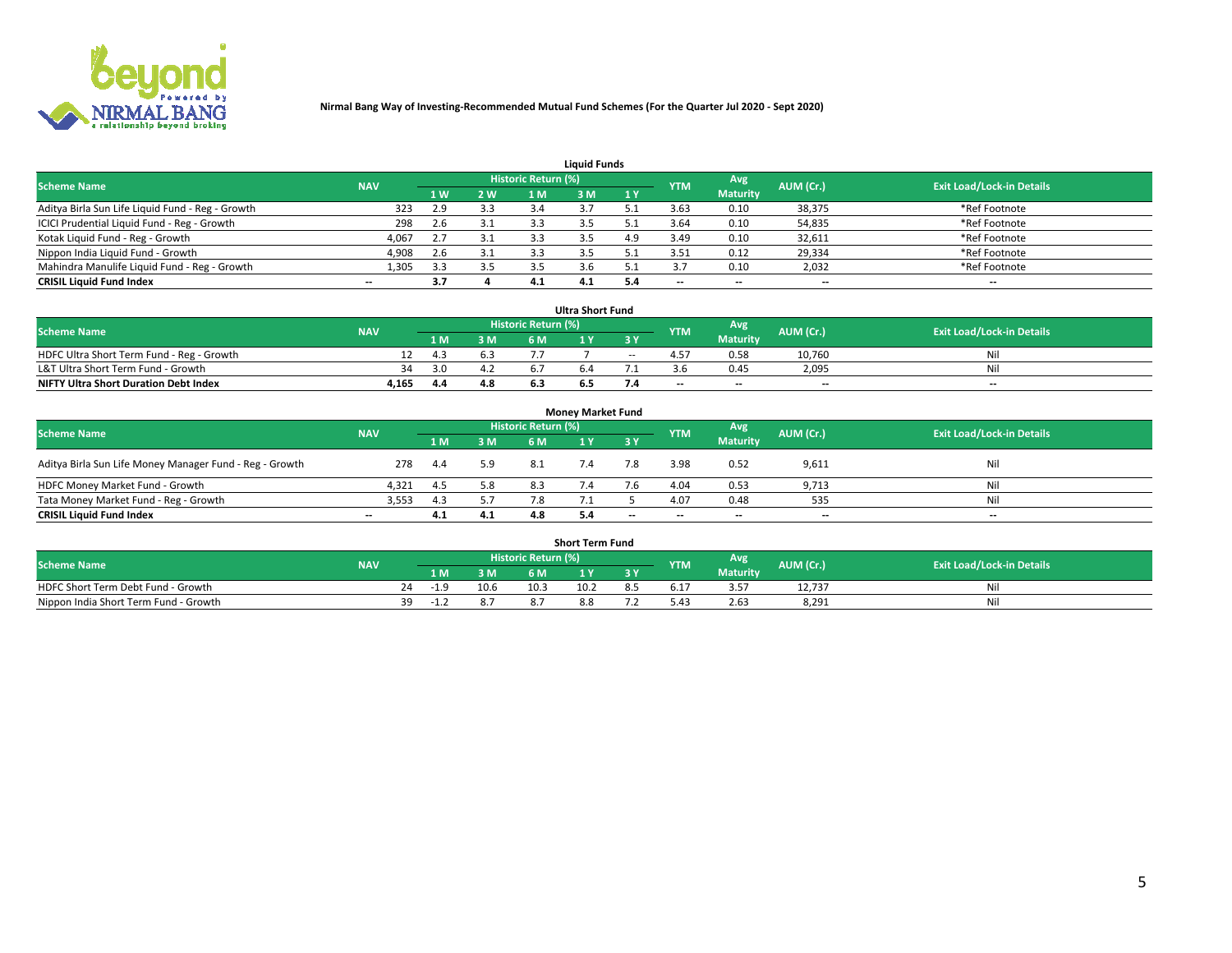

| <b>Low Duration Fund</b>                  |            |      |     |                     |     |     |            |                 |           |                                  |  |  |  |  |
|-------------------------------------------|------------|------|-----|---------------------|-----|-----|------------|-----------------|-----------|----------------------------------|--|--|--|--|
| <b>Scheme Name</b>                        | <b>NAV</b> |      |     | Historic Return (%) |     |     | <b>YTM</b> | <b>Avg</b>      | AUM (Cr.) | <b>Exit Load/Lock-in Details</b> |  |  |  |  |
|                                           |            | 1 M. | 3 M | 6 M                 |     | 2 V |            | <b>Maturity</b> |           |                                  |  |  |  |  |
| Axis Treasury Advantage Fund - Growth     | 2.339      |      |     |                     |     |     | 4.18       | 0.95            | 6,334     | Nil                              |  |  |  |  |
| Canara Robeco Savings Fund - Reg - Growth |            |      |     |                     | 6.9 |     | 3.98       | 1.02            | 1,200     | Nil                              |  |  |  |  |
| IDFC Low Duration Fund - Reg - Growth     | 30         | 2.6  |     |                     |     |     | 4.01       | 1.01            | 5,326     | Nil                              |  |  |  |  |

| <b>Banking &amp; PSU Bond Funds</b>                 |            |    |        |     |                            |  |  |            |                 |           |                                  |  |  |  |
|-----------------------------------------------------|------------|----|--------|-----|----------------------------|--|--|------------|-----------------|-----------|----------------------------------|--|--|--|
| <b>Scheme Name</b>                                  | <b>NAV</b> |    |        |     | <b>Historic Return (%)</b> |  |  | <b>YTM</b> | Avg             | AUM (Cr.) | <b>Exit Load/Lock-in Details</b> |  |  |  |
|                                                     |            |    | 1 M    | 3 M | 6 M                        |  |  |            | <b>Maturity</b> |           |                                  |  |  |  |
| HDFC Banking and PSU Debt Fund - Reg - Growth       |            |    | $-2.4$ |     |                            |  |  | 6.05       | 3.44            | 7.544     | Ni                               |  |  |  |
| Kotak Banking and PSU Debt Fund - Reg - Growth      |            | 49 | $-6.8$ | 7.8 |                            |  |  |            | 4.37            | 7,830     | Nil                              |  |  |  |
| Nippon India Banking & PSU Debt Fund - Reg - Growth |            | 16 | -4.5   |     | 10.9                       |  |  | 4.98       | 3.35            | 5.425     | Ni                               |  |  |  |

| <b>Corporate Bond Funds</b>                         |            |         |      |                            |      |     |            |                 |           |                                                |  |  |  |  |
|-----------------------------------------------------|------------|---------|------|----------------------------|------|-----|------------|-----------------|-----------|------------------------------------------------|--|--|--|--|
| <b>Scheme Name</b>                                  | <b>NAV</b> |         |      | <b>Historic Return (%)</b> |      |     | <b>YTM</b> | Avg             | AUM (Cr.) | <b>Exit Load/Lock-in Details</b>               |  |  |  |  |
|                                                     |            | 1 M     | 3 M  | 6 M                        |      |     |            | <b>Maturity</b> |           |                                                |  |  |  |  |
| ICICI Prudential Corporate Bond Fund - Reg - Growth |            | $-4.8$  | 9.3  | 10.7                       |      |     | . 10       | 3.82            | 17.389    |                                                |  |  |  |  |
| L&T Triple Ace Bond Fund - Reg - Growth             |            | $-19.3$ | 3.8  |                            | 10.3 | 8.9 | 5.31       | 8.02            | 4,580     | If redeemed before 3 Month; Exit Load is 0.5%; |  |  |  |  |
| Kotak Corporate Bond Fund - Std - Growth            | 2.813      | 0.6     | 10.2 |                            |      |     | 5.06       | 2.11            | 5.267     | Νi                                             |  |  |  |  |

| Credit Risk Fund                           |            |    |        |      |                            |     |           |            |                 |           |                                                                       |  |  |  |
|--------------------------------------------|------------|----|--------|------|----------------------------|-----|-----------|------------|-----------------|-----------|-----------------------------------------------------------------------|--|--|--|
| <b>Scheme Name</b>                         | <b>NAV</b> |    |        |      | <b>Historic Return (%)</b> |     |           | <b>YTM</b> | Avg             | AUM (Cr.) | <b>Exit Load/Lock-in Details</b>                                      |  |  |  |
|                                            |            |    | 1 M    | 3 M  | 6 M                        |     | <b>3Y</b> |            | <b>Maturity</b> |           |                                                                       |  |  |  |
| ICICI Prudential Credit Risk Fund - Growth |            | 23 | $-0.3$ | 10.6 | 6.9                        |     |           | 8.94       | 2.93            | 6,556     | If redeemed before 1 Year; Exit Load is 1%;                           |  |  |  |
| HDFC Credit Risk Debt Fund - Reg - Growth  |            |    | $-0.4$ | 14.3 | 6.4                        | 8.6 | 6.9       | 9.81       | 3.07            | 6,258     | If redeemed before 12 Month; Exit Load is 1%; If redeemed bet. 12     |  |  |  |
|                                            |            |    |        |      |                            |     |           |            |                 |           | Month to 18 Month; Exit Load is 0.5%;                                 |  |  |  |
|                                            |            |    |        |      |                            |     |           |            |                 |           | If redeemed before 12 Month; Exit Load is 3%; If redeemed bet. 12     |  |  |  |
| SBI Credit Risk Fund - Growth              |            |    |        |      | 6.7                        |     |           | '.97       | 3.61            |           | 3,848 Month to 24 Month; Exit Load is 1.5%; If redeemed bet. 24 Month |  |  |  |
|                                            |            |    |        |      |                            |     |           |            |                 |           | to 36 Month; Exit Load is 0.75%;                                      |  |  |  |

| <b>Floater Fund</b>                      |            |      |     |      |                     |      |   |            |                 |           |                                  |
|------------------------------------------|------------|------|-----|------|---------------------|------|---|------------|-----------------|-----------|----------------------------------|
| <b>Scheme Name</b>                       | <b>NAV</b> |      |     |      | Historic Return (%) |      |   | <b>YTM</b> | Avg             | AUM (Cr.) | <b>Exit Load/Lock-in Details</b> |
|                                          |            |      | 1 M | ЗM   | 6 M                 | .    | . |            | <b>Maturity</b> |           |                                  |
| Nippon India Floating Rate Fund - Growth |            | - 11 |     | 10.1 |                     | 10.2 |   |            | 2.87            | 13,568    | NL                               |